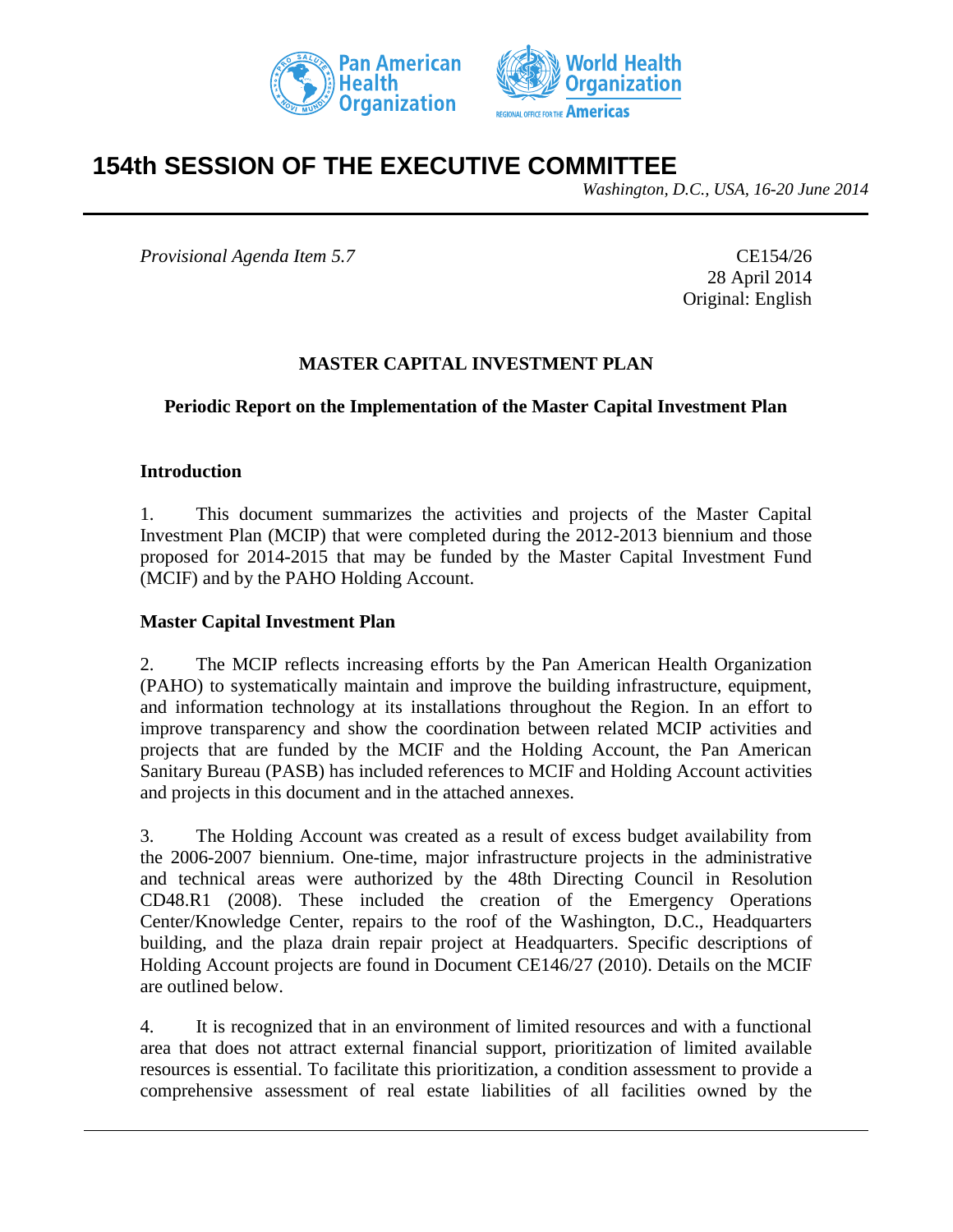Pan American Health Organization is planned in 2014. This assessment will be used to revise and update the MCIP.

#### **Replenishment of the Master Capital Investment Fund for the 2014-2015 Biennium**

5. In accordance with Resolution CSP27.R19 (2007), the Director is required to notify the Executive Committee of any funds transferred to the MCIF from excess income over expenditure in the Regular Budget. For the 2012-2013 biennium, there were no surplus funds available from the Regular Budget to transfer to the MCIF. The Master Capital Investment Fund Reserve was established under Resolution CSP28.R17 (2012) to provide a safeguard in this circumstance. The Reserve has a balance of US\$ 6,000,000.<sup>1</sup> The resolution permits a drawdown of \$2,000,000 to provide working capital for the 2014-2015 budget period.

6. At the time of writing, the unallotted balance of the Real Estate Maintenance and Improvement Subfund is \$526,061 the unallotted balance of the Information Technology Subfund is \$0 the unallotted balance of the Vehicle Replacement Subfund is \$296,622; and the unallotted balance of the Revolving Strategic Real Estate Subfund is \$0.

# *Real Estate Maintenance and Improvement Subfund*

# *Projects at Headquarters in 2012-2013*

7. Full rehabilitation of the four 1965-era elevators in the Washington, D.C. Headquarters building was undertaken in 2013. In January 2013, roof repairs on the main Headquarters building were completed to address damage caused by the August 2011 earthquake that affected Washington, D.C. A major rehabilitation of the two 250-ton chiller units at Headquarters that began in December 2012 was also completed in January 2013. Major repairs were completed on the four heating coils in the Headquarters building boilers.

8. The MCIF was also utilized in 2012 to purchase audiovisual equipment, including several large display monitors, a wireless microphone system, video conferencing equipment, and other electronic equipment, within the Holding Account funded Emergency Operations Center/Knowledge Center (EOC/KC) project.

# *Projects at PAHO/WHO Representative (PWR) Offices in 2012–2013*

9. A total of \$2,000,000 was provided in 2012-2013 to PWRs<sup>2</sup> for a variety of premises-related works, including support to the ongoing project of rebuilding the earthquake-damaged PWR Haiti office and the acquisition of new premises for PWR Guatemala. Refer to Annex A for a list of projects and their status.

 $\overline{a}$  $1$  Unless otherwise indicated, all monetary figures in this report are expressed in United States dollars.

<sup>&</sup>lt;sup>2</sup> Informally referred to as "country offices."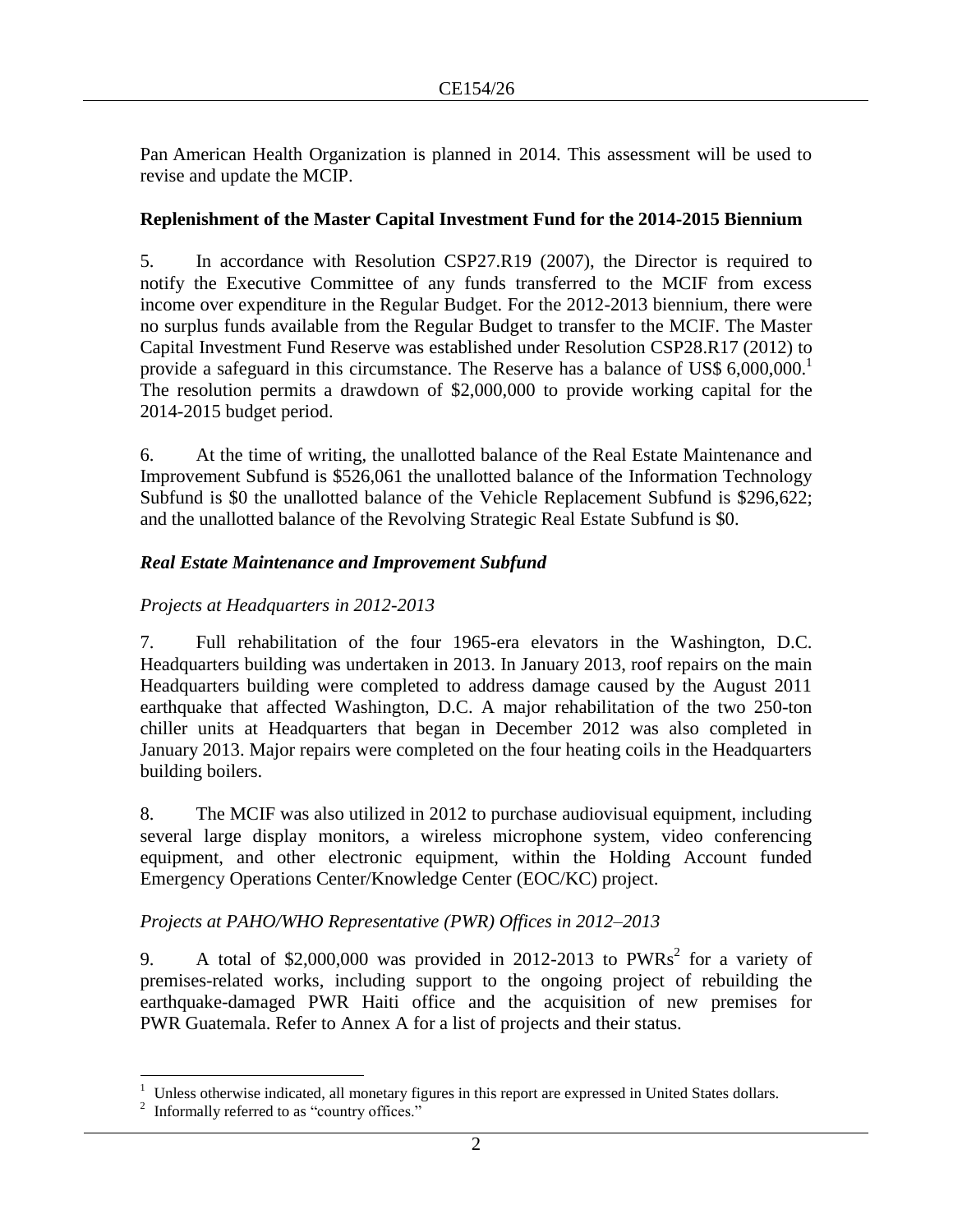# *Projects Planned at Headquarters in 2014*

10. To facilitate this prioritization, a comprehensive survey and condition assessment of the Washington, D.C. Headquarters building and the PAHO-owned PWR facilities is envisaged in 2014, using \$500,000 provided by the World Health Organization Real Estate Fund.

11. Given the limited funds available, the proposed real estate and buildings projects planned for 2014-2015 will be reviewed by the Project Infrastructure Investment Committee, which was created by the then-Director of PAHO in September 2009 to analyze MCIP projects in both subfunds. The Committee also issues recommendations as to their feasibility and priority. The distribution of projects approved for the monetary balance of the 2014-2015 biennium will depend upon the results of the planned condition assessment surveys and available funding.

12. Notwithstanding the results of the survey and condition assessment, which may highlight other necessary work, several long-standing issues relating to the Washington, D.C. Headquarters will be addressed in 2014. These include the heating, ventilation, and air conditioning systems on the second and tenth floors, as well the basement sanitary installations.

# *Projects at PWRs in 2014*

13. Although the results of the survey and condition assessment may highlight other necessary works, urgent and long-standing issues previously identified in PWR offices will be addressed in 2014. They include electrical wiring repairs and upgrades in PWR Argentina; installation of an emergency generator and fire prevention infrastructure in PWR Barbados; renovation of office space and plumbing and electrical repairs in PWR Cuba; air conditioning upgrades and electrical repairs in PWRs Dominican Republic, El Salvador, Guyana, and Peru; and exterior repairs and car park renovation in PWR Jamaica.

# *Vehicle Replacement Subfund*

14. The Vehicle Replacement Subfund was created pursuant to Resolution CSP28.R17 (2012). In 2012-2013 a total of \$106,396 was credited to the Subfund from the sale of obsolete vehicles. This income was utilized for the purchase of new vehicles in Belize, Ecuador, El Salvador, Mexico, Nicaragua and Peru.

# *Revolving Strategic Real Estate Subfund*

15. The Revolving Strategic Real Estate Subfund was created pursuant to Resolution CSP28.R17 (2012). In 2012-2013 a total of \$1,000,000 was credited to the Subfund from the surplus resulting from the implementation of the International Public Sector Accounting Standards (IPSAS). In 2013 these funds were allocated to PWR Guatemala for the acquisition of new premises.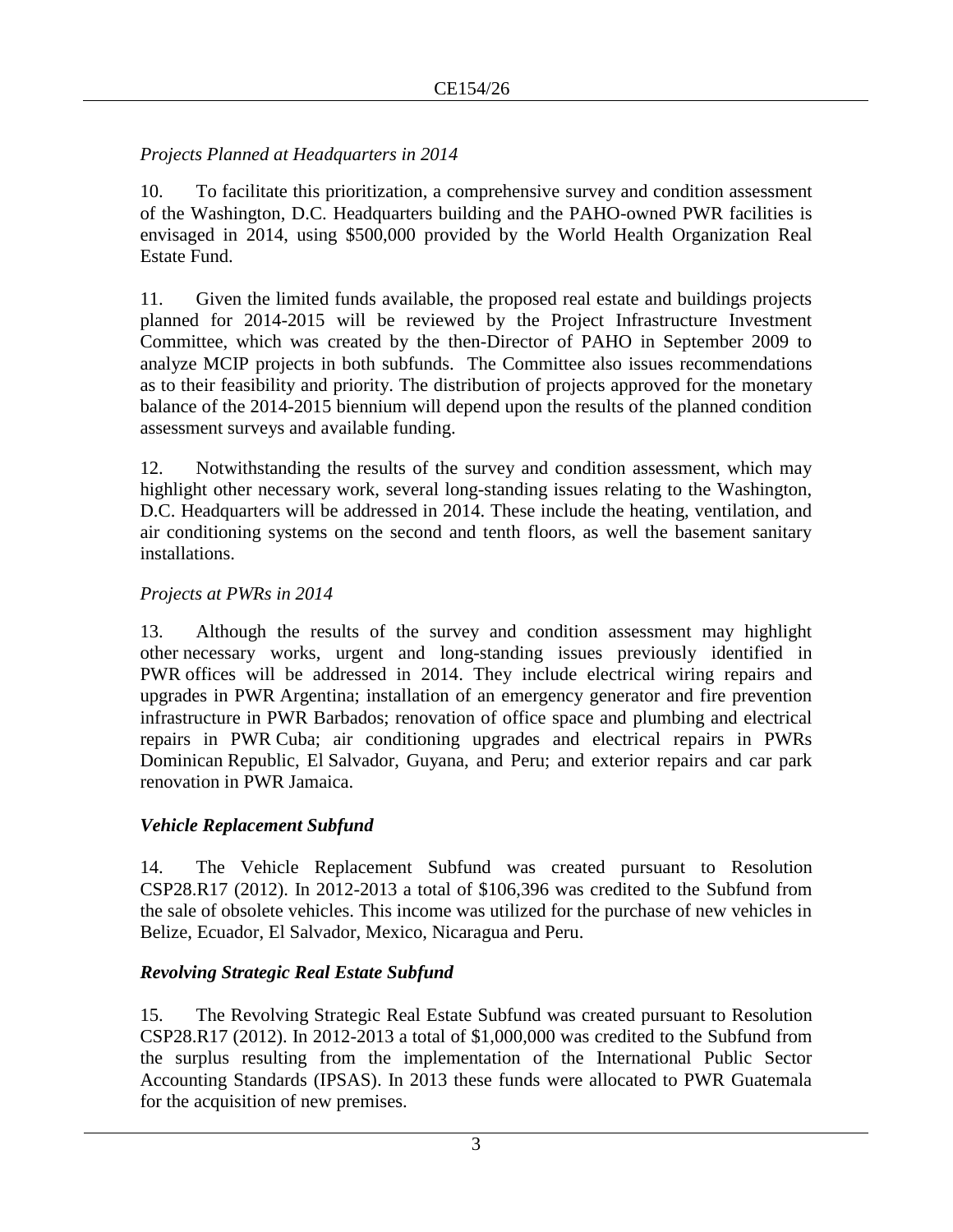#### *Information Technology Subfund*

#### *Projects at Headquarters and PWRs in 2012-2013*

16. A total of \$1,340,948 was allocated in 2013 to various MCIF information technology (IT) operations requirements, including desktop computers and peripherals, hosting infrastructure, software, and information security.

17. Expenditures during the final year of the 2012-2013 (Annex C) biennium included support at both Headquarters and PWRs in the following areas:

- a) software licenses;
- b) replacement and/or upgrade of network and infrastructure to include servers and storage devices;
- c) information security, backup devices, and storage of PWR institutional knowledge; and
- d) replacement of desktops, notebooks, and peripherals, including printers and scanners, as necessary.

*Projects for 2014-2021*

- 18. The projects planned for 2014-2021 (Annex C) will include:
- a) software licenses;
- b) network infrastructure;
- c) information security;
- d) replacement of desktops, notebooks, and peripherals, including printers and scanners, as necessary;
- e) network infrastructure requirements as a result of connectivity upgrades to support the PASB Management Information System (PMIS); and
- f) automation of administrative processes not included in the PMIS.

#### **Action by the Executive Committee**

19. The Executive Committee is invited to take note of this report and offer any recommendations it may have.

Annexes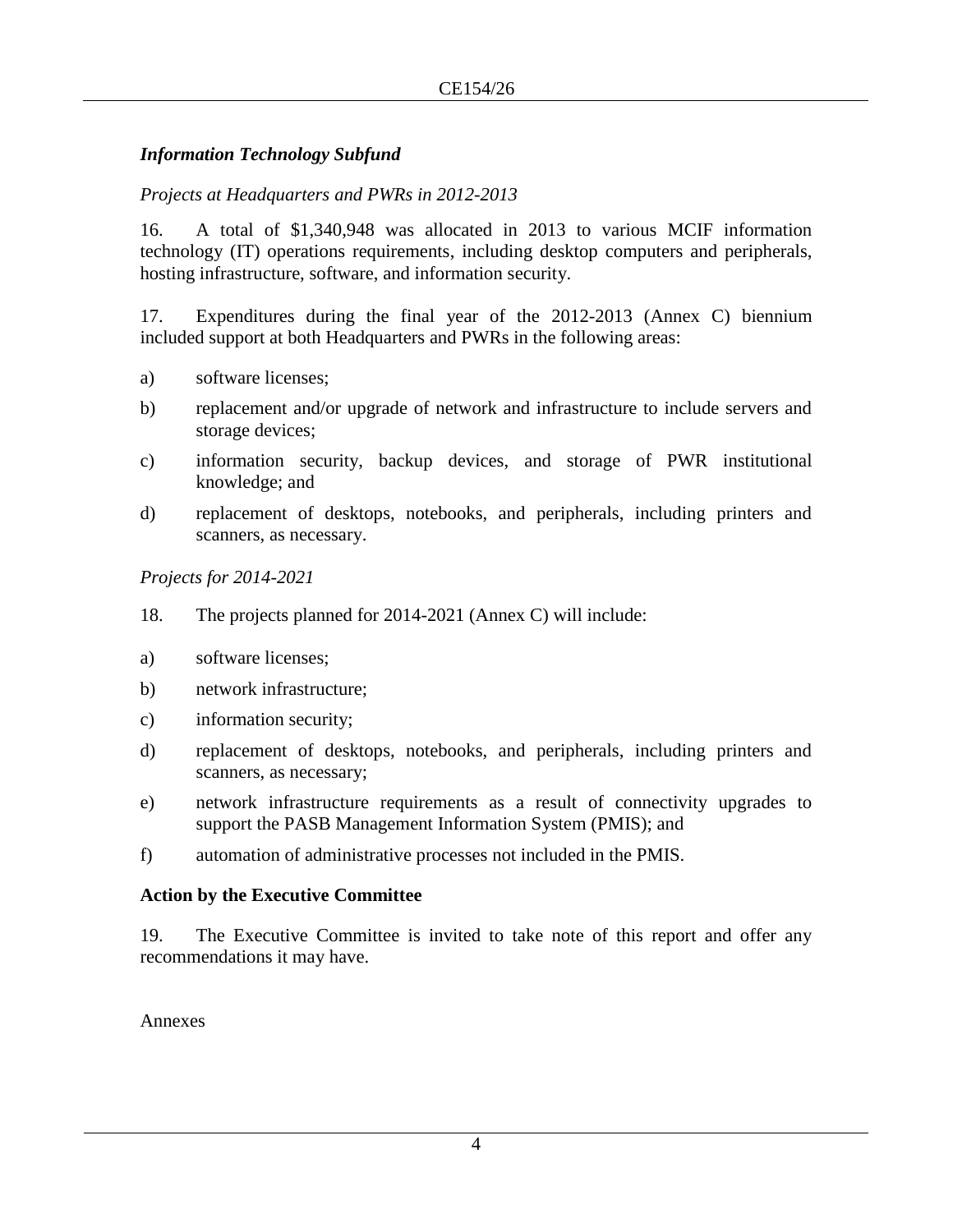#### **Annex A**

#### **Master Capital Investment Fund Real Estate Maintenance and Improvements Subfund Projects Completed in 2012-2013**

| Location                         | <b>Description</b>                                                                                                                                   | <b>Planned</b><br>(US <sub>5</sub> ) | <b>Disbursed</b><br>(US\$) | Implemented |
|----------------------------------|------------------------------------------------------------------------------------------------------------------------------------------------------|--------------------------------------|----------------------------|-------------|
| PAHO HQ WDC                      | Rehabilitation of four elevators                                                                                                                     | 959,500                              | 834,475                    | 90%         |
| PAHO HQ WDC                      | Consultant on elevator project                                                                                                                       | 40.000                               | 11,750                     | 78%         |
| PAHO HQ WDC                      | Audiovisual support for EOC Project                                                                                                                  | 225,000                              | 185,877                    | 100%        |
| PAHO HQ WDC                      | Construction costs for EOC                                                                                                                           | 13,547                               | 13,547                     | 100%        |
| PAHO HQ WDC                      | Architectural/engineering costs for EOC                                                                                                              | 19,607                               | 19,607                     | 100%        |
| PAHO HO WDC                      | Consultant on a better HVAC distribution and<br>computer server layout in Computer Room                                                              | 14,500                               | 14,900                     | 100%        |
| PAHO HQ WDC                      | Installation of cables and printer in Computer<br>Room                                                                                               | 17,481                               | 17,481                     | 100%        |
| PAHO HQ WDC                      | Rehabilitation of two 250-ton chillers                                                                                                               | 89,500                               | 89,500                     | 100%        |
| PAHO HQ WDC                      | Earthquake-related repairs to the roof area of HQ<br>building                                                                                        | 34,625                               | 39,625                     | 100%        |
| PAHO HQ WDC                      | Basement Bathroom Project                                                                                                                            | 75,000                               | 0                          | 0%          |
| PAHO HQ WDC                      | Consultant appraisal to convert the third-floor<br>cafeteria into locker rooms                                                                       | 20,000                               | 15,156                     | 100%        |
| PAHO HQ WDC                      | Replacement of steam coils, \$38,000; EOC HVAC<br>system works, \$10,116; replacement of control<br>boards and panels, \$32,200; main HVAC, \$27,428 | 107,744                              | 70,542                     | 65%         |
| PAHO HQ WDC                      | Apogee HVAC Panel 3 and 4 upgrade                                                                                                                    | 38,400                               | 0                          | 0%          |
| <b>PWR Argentina</b>             | Replacement of outdated wiring and installation<br>of new lighting system                                                                            | 15,000                               | 0                          | 0%          |
| <b>PWR Barbados</b>              | Replacement of emergency generator, roof straps,<br>and fire sensors                                                                                 | 64,700                               | 0                          | 0%          |
| <b>PWR Bolivia</b>               | <b>Relocation of PWR Office</b>                                                                                                                      | 81,128                               | 81,128                     | 100%        |
| <b>PWR Bolivia</b>               | <b>Relocation of PWR Office</b>                                                                                                                      | 19,907                               | 19,907                     | 100%        |
| <b>PWR Colombia</b>              | Relocation of PWR Office                                                                                                                             | 200,000                              | 191,612                    | 96%         |
| <b>PWR Costa Rica</b>            | Window replacement                                                                                                                                   | 73,106                               | 73,106                     | 100%        |
| PWR Cuba                         | Renovation/repairs in main office building and<br>auxiliary building                                                                                 | 25,000                               | 1,124                      | 4%          |
| <b>PWR Dominican</b><br>Republic | Replacement of AC equipment and ducting                                                                                                              | 70,000                               | 0                          | 0%          |
| PWR El Salvador                  | Replacement of AC equipment                                                                                                                          | 47,500                               | 8,452                      | 18%         |
| <b>PWR Guatemala</b>             | Relocation of PWR Office                                                                                                                             | 1,028,000                            | 1,000,000                  | 97%         |
| PWR Guyana                       | Replacement of AC compressors and ducting;<br>security upgrades and interior space rehabilitation                                                    | 22,200                               | 7,452                      | 34%         |
| <b>PWR Haiti</b>                 | Reconstruction of PWR Office                                                                                                                         | 150,000                              | 0                          | 0%          |
| <b>PWR Jamaica</b>               | Relocation of PWR Office                                                                                                                             | 22,376                               | 22,376                     | 100%        |
| <b>PWR Jamaica</b>               | Repaving of parking lot, exterior repainting, and<br>window blind replacement                                                                        | 17,000                               | 5,314                      | 31%         |
| <b>PWR Nicaragua</b>             | HVAC, electrical, and other infrastructure<br>rehabilitation of auditorium                                                                           | 77,598                               | $\Omega$                   | 0%          |
| <b>PWR Panama</b>                | Condition assessment - Building 265 Gorgas<br>Hospital complex                                                                                       | 60,000                               | 60,000                     | 100%        |
| <b>PWR Peru</b>                  | Interior renovation; electrical upgrade to<br>auditorium and cafeteria                                                                               | 35,000                               | $\Omega$                   | 0%          |
|                                  | <b>TOTAL</b>                                                                                                                                         | 3,663,419                            | 2,782,930                  |             |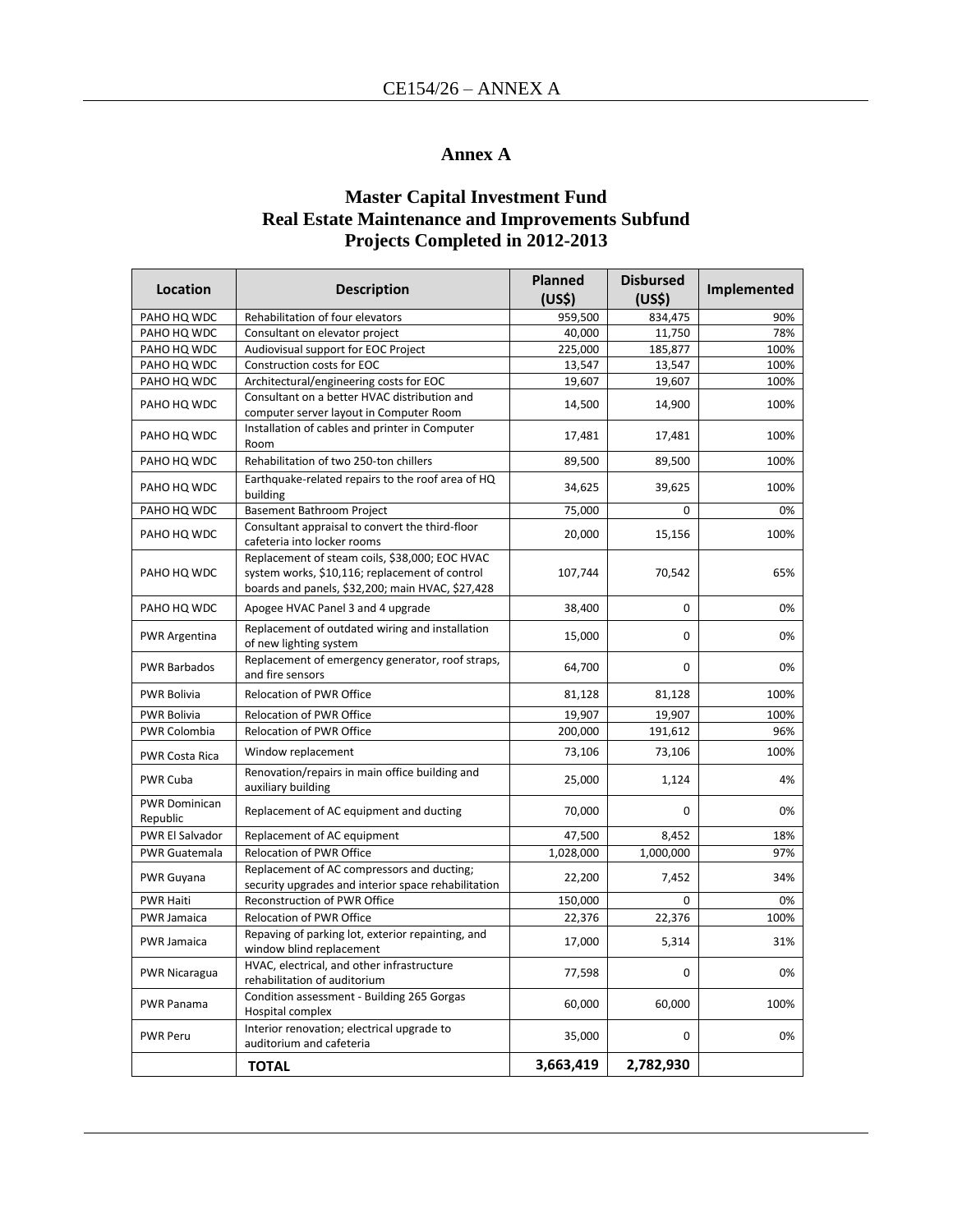# **Annex B**

# **2012-2013 Expenditures for GSO Projects Funded by the Holding Account**

| <b>Location</b>                                | Project                                                                                                                                          | 2012–2013 Final<br><b>Expenditures</b><br>(US\$) |  |
|------------------------------------------------|--------------------------------------------------------------------------------------------------------------------------------------------------|--------------------------------------------------|--|
| Regional                                       | <b>Emergency Operations Center</b><br>(EOC) and Knowledge Center<br>(KC) (Holding Account<br>Project 1.A): initial funding<br>source             | 1,319,712                                        |  |
| PAHO/WHO<br>Representative<br>Offices          | Improvements to facilities:<br>Minimum Operating Security<br>Standards (MOSS) upgrades<br>and security measures<br>(Holding Account Project 4.A) | 47,144                                           |  |
| <b>PAHO Headquarters</b><br>(Washington, D.C.) | Improvements to facilities:<br>energy-saving measures<br>(Holding Account Project 4.B)                                                           | 0                                                |  |
| <b>PAHO</b> Headquarters<br>(Washington, D.C.) | Improvements to facilities:<br>plaza drainage system repairs<br>(Holding Account Project 4.C)                                                    | 371,500                                          |  |
| <b>PAHO Headquarters</b><br>(Washington, D.C.) | Improvements to facilities:<br>security and sanitary measures<br>(Holding Account Project 4.D)                                                   | 32,714                                           |  |
| <b>PAHO Headquarters</b><br>(Washington, D.C.) | Improvements to facilities:<br>Headquarters office tower roof<br>repairs (Holding Account<br>Project 4.E)                                        | $\Omega$                                         |  |
| <b>PAHO</b> Headquarters<br>(Washington, D.C.) | Improvements to facilities:<br>renovation of Headquarters<br>building and annexes (Holding<br>Account Project 4.F): initial<br>funding source    | 443,043                                          |  |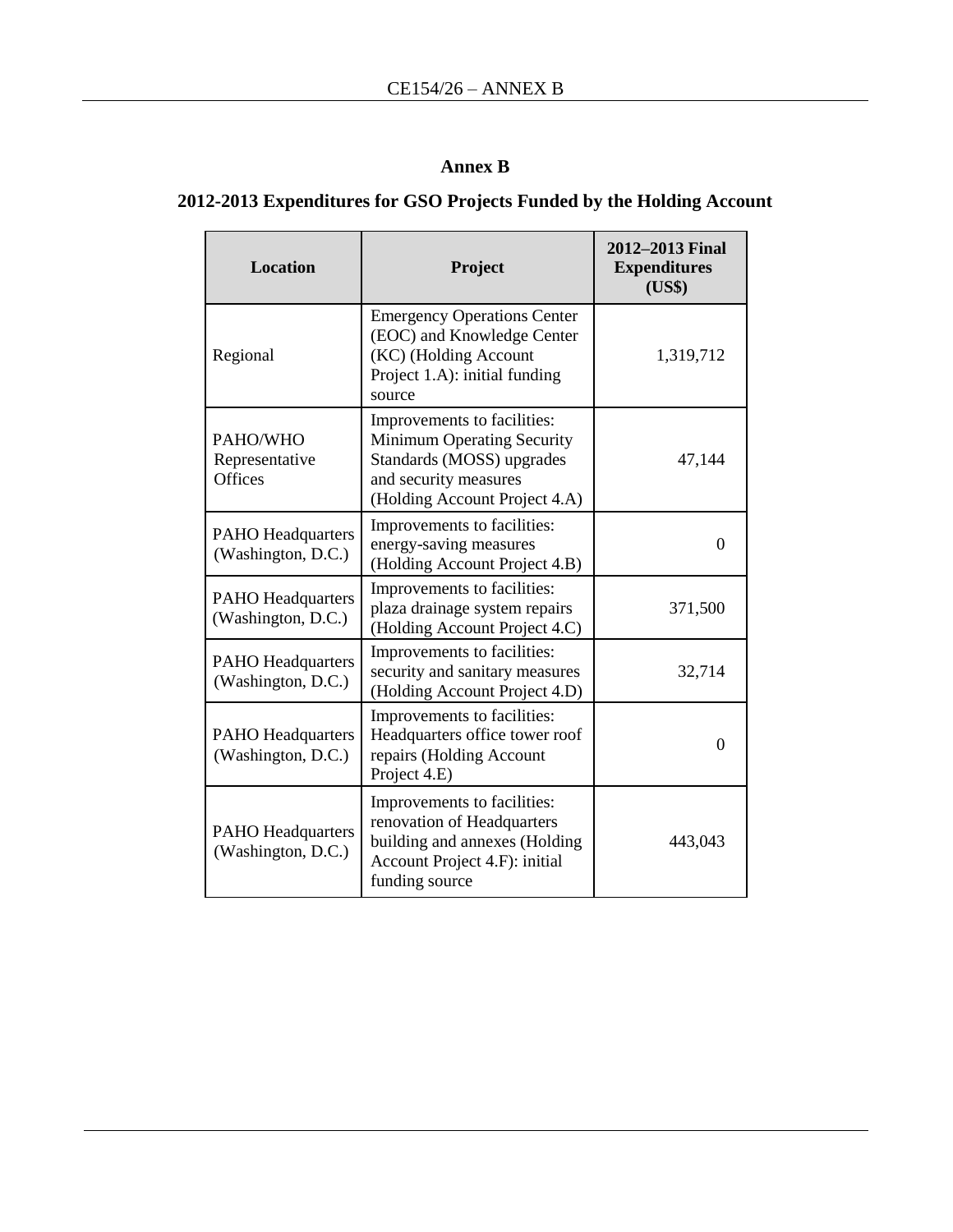## **Annex C**

#### **Projected Costs for Projects in the Information Technology Subfund (as of December 2013, in US\$)**

| Project                                        | 2012-2013 | 2014-2015 | 2016-2017 | 2018-2019 | 2020-2021 | <b>Total</b><br>2012-2021 |
|------------------------------------------------|-----------|-----------|-----------|-----------|-----------|---------------------------|
| Desktops and<br>laptops                        | 200,000   | 250,000   | 250,000   | 250,000   | 250,000   | 1,200,000                 |
| Other<br>peripherals,<br>including<br>printers | 169,685   | 250,000   | 250,000   | 250,000   | 250,000   | 1,169,685                 |
| Servers and<br>hosting<br>infrastructure       | 450,000   | 1,200,000 | 1,400,000 | 1,200,000 | 1,000,000 | 5,250,000                 |
| Information<br>security                        | 110,000   | 230,000   | 250,000   | 280,000   | 280,000   | 1,150,000                 |
| Telephone<br>system                            | 400,000   | 200,000   | 200,000   | 200,000   | 250,000   | 1,250,000                 |
| Network<br>infrastructure                      | 700,000   | 400,000   | 200,000   | 400,000   | 300,000   | 2,000,000                 |
| Software                                       | 1,800,000 | 1,125,000 | 1,125,000 | 1,125,000 | 1,125,000 | 6,300,000                 |
| <b>Totals</b>                                  | 3,829,685 | 3,655,000 | 3,675,000 | 3,705,000 | 3,455,000 | 18,319,685                |

Note: The fast pace of change in the field of information technology may necessitate revision of this annex in future years.